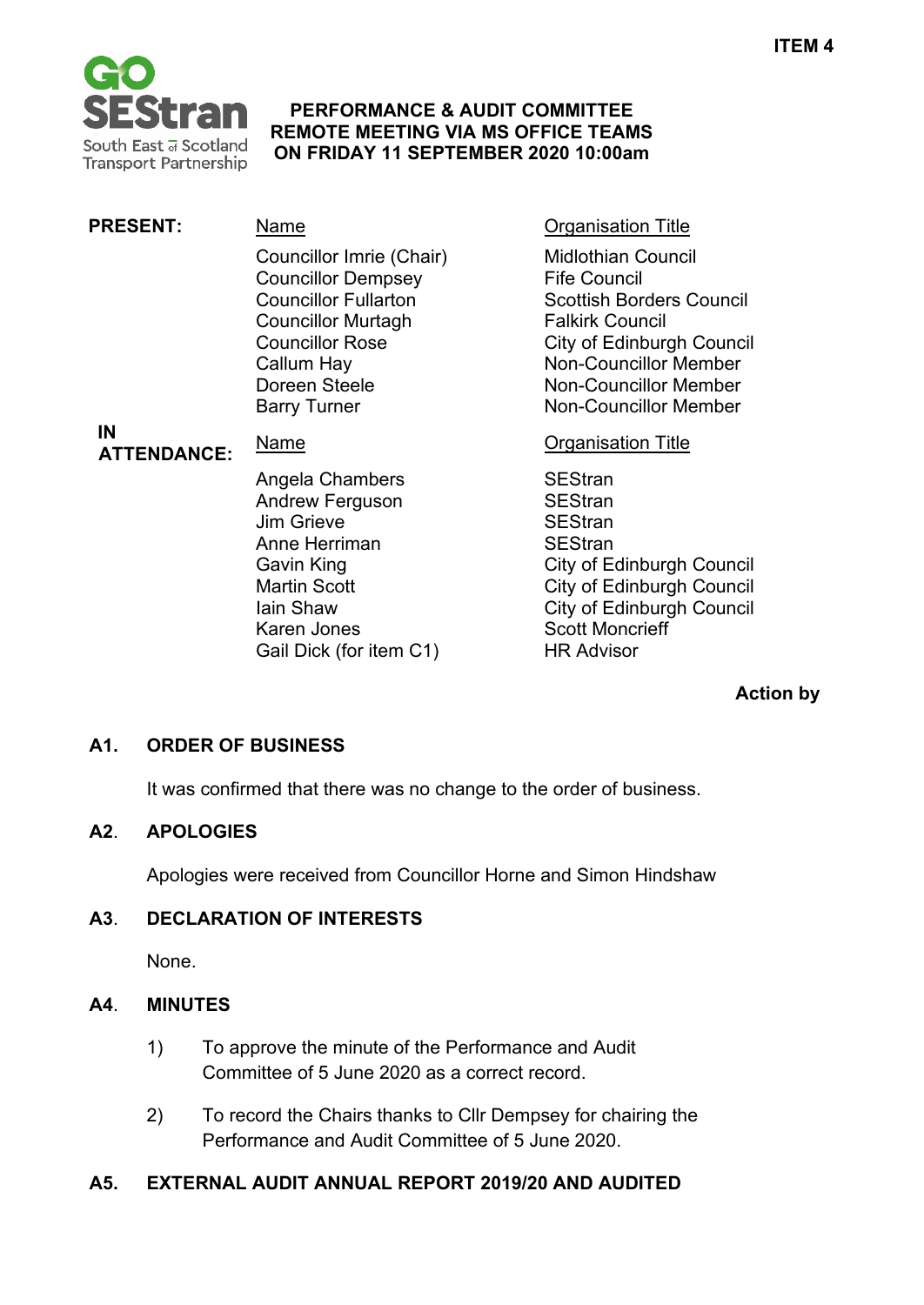### **ANNUAL ACCOUNTS 2019/20**

A verbal update was provided on the External Audit Annual Report 2019/20 And Audited Annual Accounts 2019/20. Members noted the following:

- The Partnership's unaudited annual accounts for 2019/20 were passed to the external auditor by the statutory deadline of 30 June.
- In accordance with relevant regulations, the unaudited annual accounts were published on the Partnership's website by 30 June 2020 and made available for public inspection from 1 July 2020 for a period of 15 working days.
- The supplementary provisions contained within the Coronavirus (Scotland) Act 2020 allow SEStran, in consultation with their external auditors, to defer reporting to those charged with governance by up to two months i.e. from the end of September until the end of November.
- The supplementary provisions reflect the additional logistical challenges of obtaining appropriate audit assurance within a remote working environment, particularly where access to supporting physical records may not be available.
- For the 2019/20 External Audit and publication of the Audited Annual Accounts, it is likely there will be a delay to the reporting of the audit outcome. Partnership Members would be kept informed of the position and revised timescales.
- As in previous years, it was planned that the audited annual accounts and auditor's report would be submitted to the Performance and Audit Committee and then presented for approval by the Partnership Board.

### **Decision**

- 1) To note the verbal update.
- 2) To note that the audited annual accounts and auditor's report would be submitted to the rescheduled Performance and Audit Committee on 6 November 2020.

## **A6. DRAFT ANNUAL REPORT 2019/20**

The Committee considered the draft annual report which detailed the proposed text which would form the basis of SEStran's Annual Report 2019/20.

The annual report provided an overview of SEStran's project portfolio; it highlighted the contributions that SEStran had made to the region over the last year, in line with the agreed objectives of the Regional Transport Strategy (RTS) and SEStran's annual Business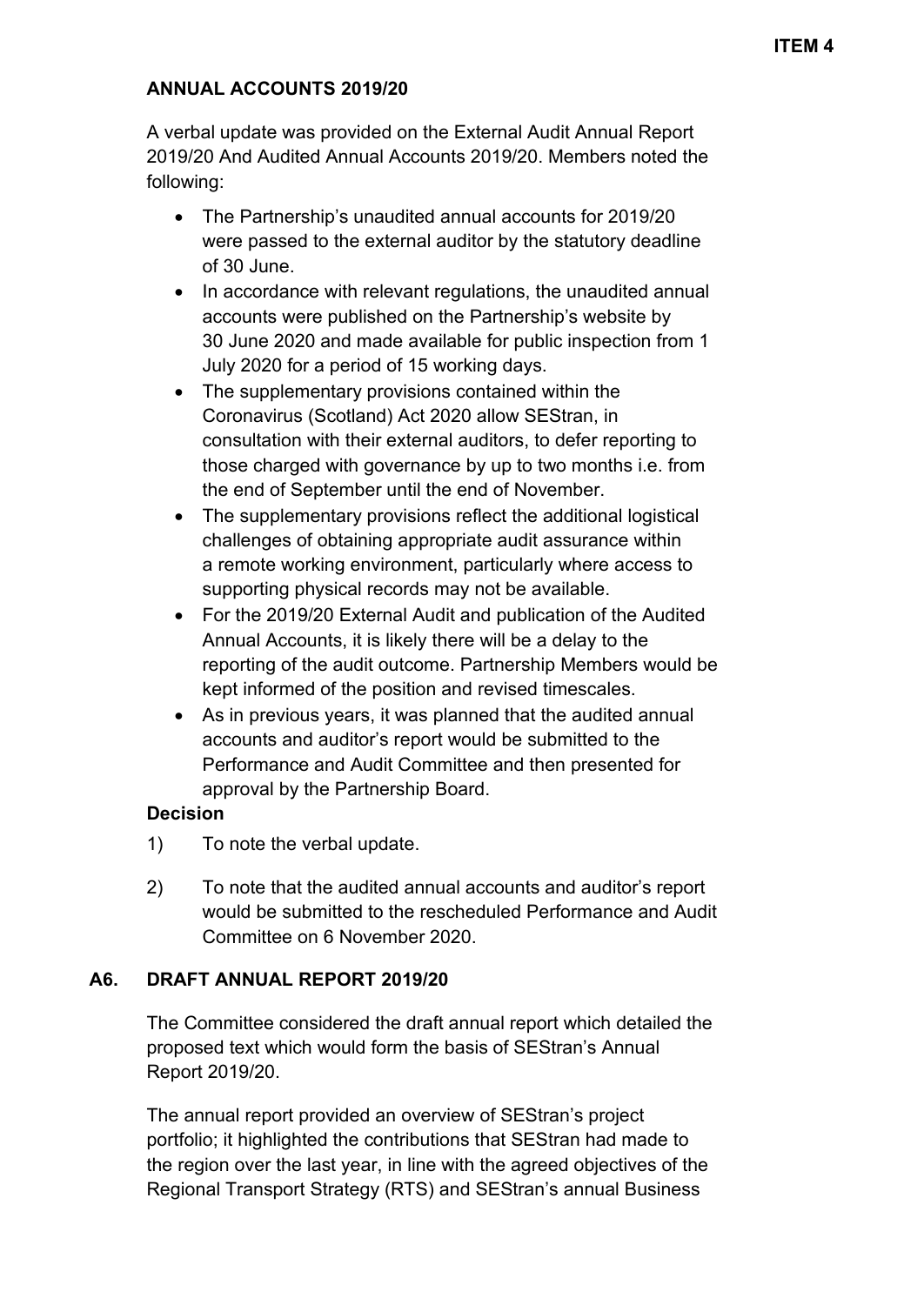Plan.

The Committee suggested a number of changes to the Annual Report which officers agreed to reflect in the final draft. These suggestions included:

- To include a sentence on where the future lies in terms of the Partnerships involvement with European Projects.
- To include details on the reconvened Roles and Responsibilities Working Group, looking at regional governance.
- To amend the wording error in the quote from Councillor Colin Davidson under the Levenmouth Rail Link heading.
- A request should be made to Non-Councillor Members to send in a suitable photograph if they would like to appear in the publication.
- Insert a paragraph about the ongoing need to have a conversation at regional level with bus companies to try and engage them into acknowledging and understanding the challenges for people getting around.

### **Decision**

Subject to the suggestions at the meeting being incorporated to the final version, to note the contents of the draft Annual Report 2019/20 and to note it would be presented to the Partnership Board for approval prior to publication.

(Reference – report by the Partnership Manager, submitted)

## **A7. PROJECTS PERFORMANCE**

An update was provided on the current status and progress with SEStran's projects. Where relevant the report covered the position on COVID-19 in relation to project delivery this financial year.

### **Decision**

To note the report.

(Reference – report by the Partnership Manager, submitted)

# **A8. DATE OF NEXT MEETING**

Friday 6 November 2020 at 10.00am

## **C1 PARTNERSHIP MANAGEMENT**

The Committee, in terms of Section 50(A)(4) of the Local Government (Scotland) Act 1973, excluded the public from the meeting during